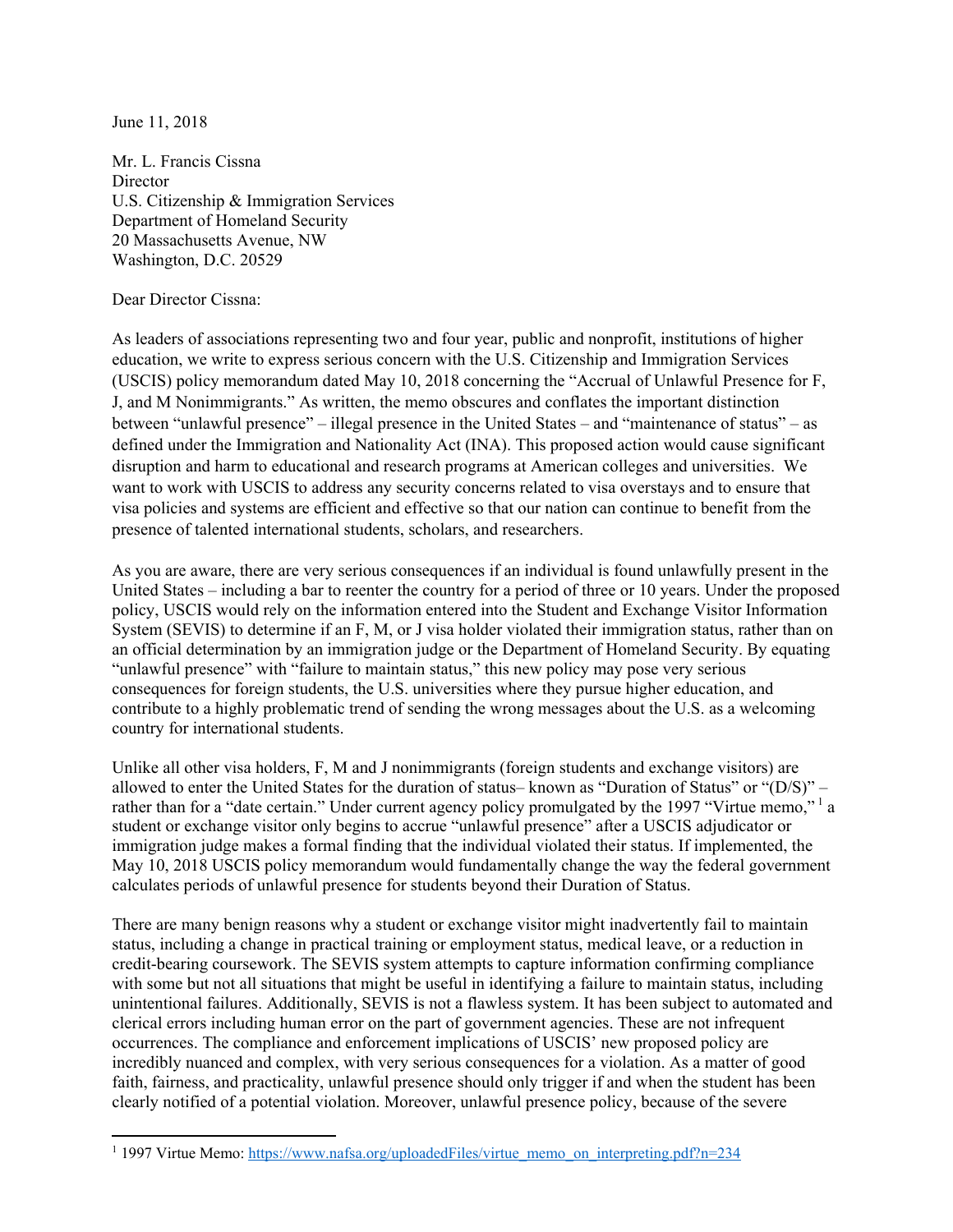consequences, should not by definition regularly capture unknowing violations. International students should not be expected to have deep expertise in immigration law to be able to interpret a potential violation without clear notification from the U.S. government.

We are very concerned that under the proposed policy, "unlawful presence" could be erroneously triggered by technical, unintentional or unknown violations in an individual's SEVIS records. We are also concerned that the proposed policy can be applied retroactively, and that an ambiguous or inconsistent regulatory interpretation may bar a student from the U.S. for up to 10 years without the ability to cure the mistake or challenge the finding. This would have very far-reaching impacts on the higher education community as well as the United States' ability to attract students, scholars, scientists and researchers to our campuses.

As a legal matter**,** this new interpretation of "unlawful presence" suggested by the agency is directly inconsistent with statutory language. The Immigration and Nationality Act (INA) contains no language suggesting that "failure to maintain status," a term used frequently throughout the statute, is equivalent to "unlawful presence," a term used in the Act only for the purpose of creating bars to inadmissibility. Congress has been very clear that "maintenance of status" relates to F, M, and J visas while "unlawful presence" is a wholly distinct concept inapplicable to these visa categories. In enacting the Illegal Immigration Reform and Immigrant Responsibility Act of 1996 (IIRIRA), Congress overhauled the enforcement provisions of the INA while retaining or adding references to "maintenance of status." In doing so, Congress clearly chose *not* to use the phrase "unlawful presence" relative to F, M, and J visas rather retaining the use of "maintenance of status" with the intent of keeping distinct definitions that the policy memorandum would eliminate.

In IIRIRA, Congress left the harshest statutory penalties for unlawful presence – three year and ten year bars for admission to the United States. There is no mechanism for exceptions or waivers once an individual is subject to one of these bars. Elsewhere, Congress established other penalties, including removal from the United Sates or ineligibility for lawful permanent resident status, for failure to maintain status - but allowed some exceptions and waivers in those situations, although extremely limited. The statutory scheme quite simply does not permit a reasonable reading that conflates unlawful presence and maintenance of status.

Moreover, we are deeply troubled with the manner in which USCIS announced this proposed change, without an official regulatory notice in the Federal Register for public comment. The U.S. higher education and research communities have long enjoyed constructive partnerships with the State Department and Department of Homeland Security in support of national security. We urge DHS to engage the higher education community and other stakeholders through the standard rulemaking process as required under the Administrative Procedures Act before implementing such a drastic shift in policy.

We are eager to work with USCIS and other federal agencies to address any concerns regarding student visa overstays to ensure the protection of our national security while upholding our nation's values and interests. Please do not hesitate to reach out to Hanan Saab at  $hsab(\omega)$  aplu.org if we can be helpful as you consider our concerns.

Sincerely,

Petimotham

Peter McPherson President Association of Public and Land-grant Universities

Mary Sue Coleman

Mary Sue Coleman President Association of American Universities